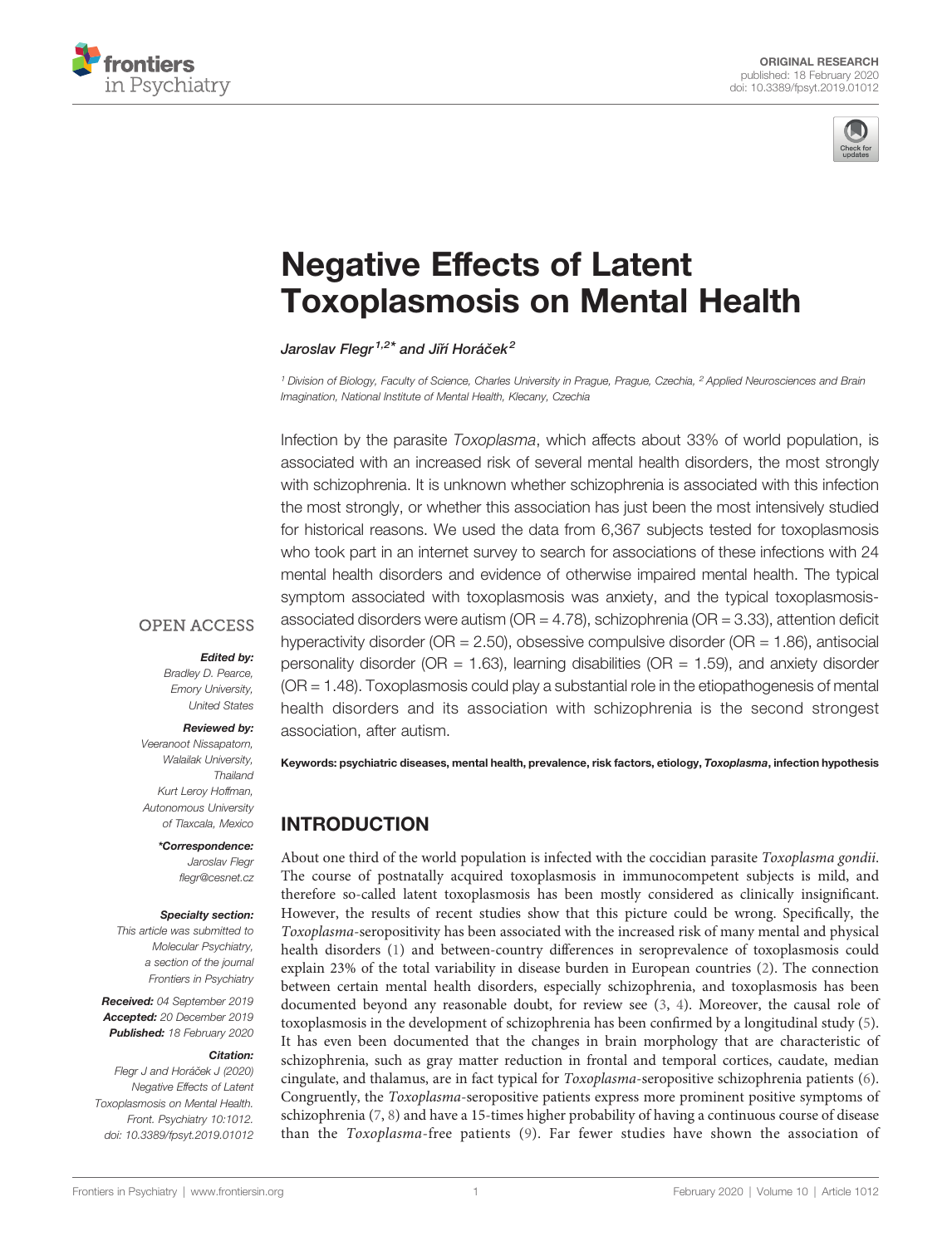toxoplasmosis with other mental health disorders. About 10 studies have shown the association of toxoplasmosis with bipolar disorder, and less than five with obsessive compulsive disorder, learning disorder, autism, and anxiety disorder; for reviews see ([4](#page-7-0), [10](#page-7-0)).

It is not known whether the association of Toxoplasma with schizophrenia is the strongest or whether it is just most often studied. To address this question, we performed a systematic search for any association between Toxoplasma-seropositivity and 22 common mental health disorders. However, the prevalence of certain disorders, e.g., schizophrenia, is relatively low and doing many statistical tests requires performing rigorous correction for multiple tests. For these reasons, we needed to analyze a very large data set. To this end, we utilized data from a recently obtained, large internet-based cohort study performed on about 60,000 members of the general internet population.

#### MATERIALS AND METHODS

#### Study Population

The data was originally collected for the purpose of another study [\(11](#page-7-0)). The subjects were invited to participate in the study using a Facebook-based snowball method ([12\)](#page-7-0) by advertisements published in various papers and electronic media, as well as TV and radio broadcasting. The invitation to participate in a "study testing certain evolutionary psychological and parasitological hypotheses, containing many questions related to sexual life" was also posted on the wall of the Facebook page "Guinea pigs" ("Pokusní králíci" in Czech) for Czech and Slovak nationals willing to take part in diverse ethological and psychological projects [\(www.facebook.com/pokusnikralici](http://www.facebook.com/pokusnikralici)). The participants were informed about the aims of the study on the first page of the electronic questionnaire. They were also provided with the following information: "The questionnaire is anonymous and the obtained data will be used exclusively for scientific purposes. Your cooperation in the project is voluntary and you can terminate it at any time by closing this web page. You can also skip any uncomfortable questions; however, the most valuable data is complete data. Only subjects above 15 years old are allowed to take the questionnaire. If you agree to participate in the research and are above 15, press the "Next" button". The questionnaire was written in Czech language, therefore only Czech and Slovak took part in the study. More information about the composition of the population under study shows the first paragraph of the section Results. Some pages of the questionnaire contained the Facebook share button. These buttons were pressed by 1,660 participants, which resulted in obtaining data from about 59,000 respondents in total between  $22<sup>nd</sup>$  January 2015 and 24<sup>th</sup> July 2019. The project, including the method of obtaining an electronic consent to participate in the study, was approved by the Ethical Committee of the Faculty of Science, Charles University (No. 2015/01). The preliminary results obtained by the analysis of approximately one half of current data set, namely data from 3,440 respondents, were already presented in the form of the Letter to editor [\(13](#page-7-0)).

#### Questionnaires

The electronic survey consisted of 5 already published questionnaires studying various facets of human sexuality [\(11\)](#page-7-0). The survey also contained an anamnestic questionnaire collecting various socioeconomic, demographic, health related, epidemiologic, and psychological data and three projective psychological tests. Altogether, the survey consisted of more than 700 questions and the mean time necessary to complete it was about 110 min (the mode was 97 min). In the present study, we used only the information about sex, age, size of place of living (urbanization: 6-points ordinal scale – 0: less than 1,000 inhabitants, 1: 1–5 thousand inhabitants, 2: 5–50 thousand inhabitants, 3: 50–100 thousand inhabitants, 4: 100–500 thousand inhabitants, 5: more than 500 thousand inhabitants), mental health-related variables, and Toxoplasma infection. The respondents were asked how they rate their physical health status in comparison to other people of the same age (subjective physical health — analog scale 0–100, anchored with 0: definitively worse status, 100: definitively better status), how many drugs prescribed by doctors they currently take per day, how many of different preparations or drugs non-prescribed by doctors they currently take per day ("how many different herbs, food supplements, multivitamins, super-foods etc. do you currently take in per day"), how many times they have used antibiotics during past 365 days, how many times they have visited their primary care doctor in past 365 days ("not for prevention"), and how many different medical specialists they have visited (not for prevention) in the past 5 years. The coefficient of physical health was computed as mean Zscore from the answers to six previous questions. The subjects were also asked about their mental health status in comparison to other people of the same age (subjective mental health – analog scale 0–100, anchored with 0: definitively worse status, 100: definitively better status), the intensity of any psychiatric disorders diagnosed by doctors and disorders undiagnosed by doctors using two analog 0–100 scales. Then they were asked to check which mental health diseases they suffer from (both diagnosed and undiagnosed by a clinician) on the list of 24 disorders, see [Table 3](#page-5-0). The list contained also Alzheimer's disease and Parkinson's disease, however, only one subject tested for Toxoplasma reported to suffer from Alzheimer's disease and none reported to suffer from Parkinson's disease, therefore the associations between the infections and these two disorders were not analyzed. The disorders reported by each respondent were manually checked and corrected (e.g., manio-depressive disorder/psychosis, cyclophrenia, anxiety-depressive disorder were re-classified from the category "other disorder" into proper categories); and based on this data, the new variable number of psychiatric diseases was computed. They were also asked to rate the intensity of suffering from particular neuropsychiatric symptoms (depression, mania, phobia, anxiety, and obsessions) with moving sliders on analog scales 0–100, anchored with "Never" (0) and "Intensively or frequently" (100). The coefficient of mental health was computed as mean Z-score from the answers to eight previous questions. The subjects have been also asked whether they are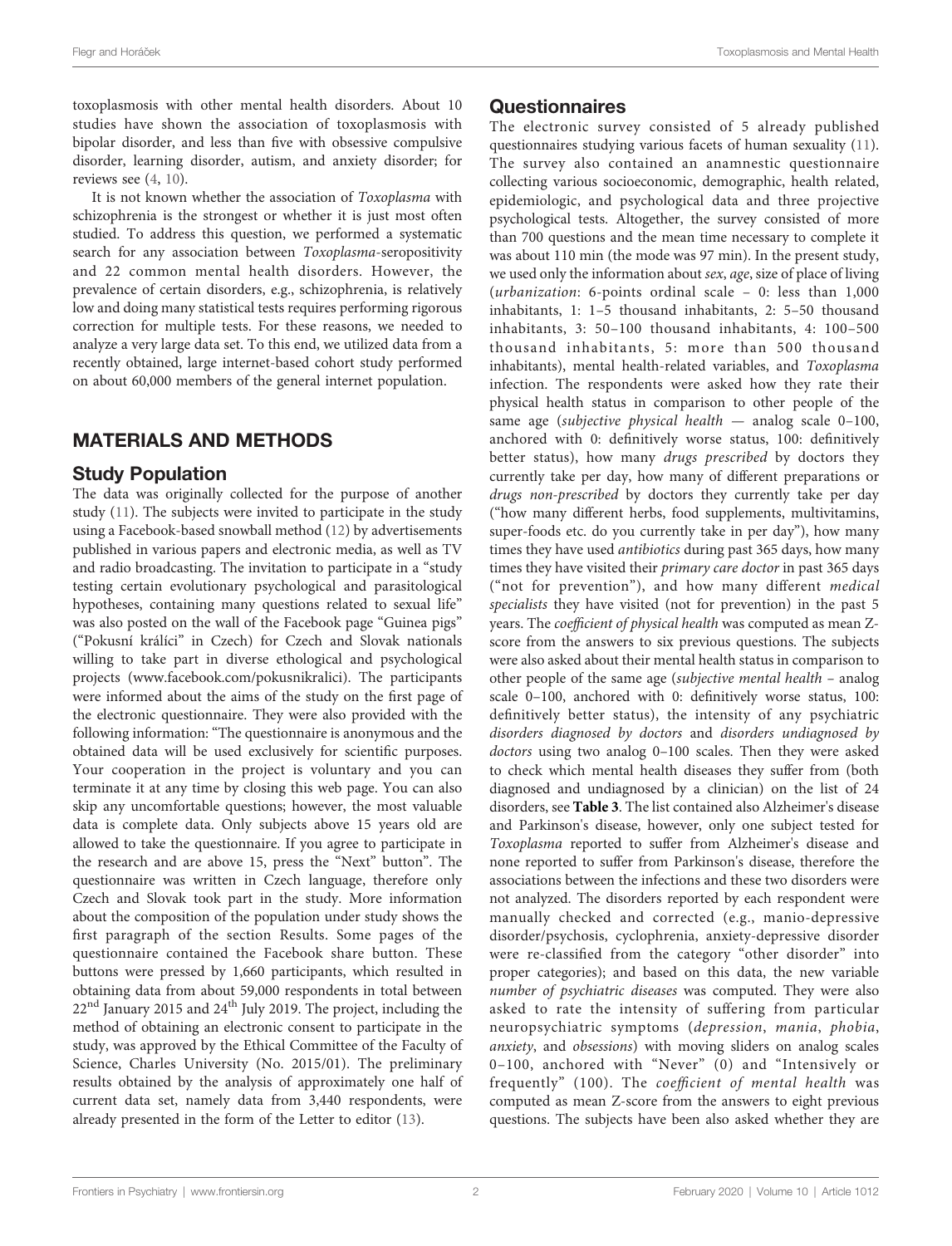Flear and Horáček **Flear and Health and Health and Health and Health and Health and Health and Mental Health and Mental Health** 

Toxoplasma-infected. They were reminded that Toxoplasma is ''a parasite of cats, dangerous especially to pregnant women". The response ''I do not know, I am not sure'' was set as a default answer which the respondents could change by selecting either ''No, I was tested by a doctor and the result of my laboratory tests was negative'' or ''Yes, I was tested by a doctor and I had antibodies against Toxoplasma''. In a similar more recent internet questionnaire study, we asked the participants for the reasons of their testing for toxoplasmosis. About 50% of men and 20% of women were tested for various health-related reasons (probably not for the mental health-related reasons because, at the present time, psychiatrists practically never send their patients for toxoplasmosis tests), 37% of women were tested in relation to their pregnancy, and 40% men and 34% of women were tested in our lab during participation in various research projects during past 20 years. The respondents had three options: they could complete the questionnaire anonymously, they could sign the finished questionnaire with a code obtained after the anonymous registration, or they could sign the finished questionnaire with a code obtained after the non-anonymous registration.

#### Statistical Methods

Before statistical analysis, less than 1% of suspicious data (too tall or too short height, too low or too high body mass or age, too short duration of the test, etc.) were filtered out. Several subjects were also excluded because they checked nearly all mental health disorders, including Parkinson's and Alzheimer's disease. The final raw data set containing the data of 6,367 subjects for which the information about toxoplasmosis status and at least some information about mental health is available at figshare: [https://](https://doi.org/10.6084/m9.figshare.9335081.v1) [doi.org/10.6084/m9.](https://doi.org/10.6084/m9.figshare.9335081.v1)figshare.9335081.v1.

Statistica v.10.0. was used for exploration of data and R v. 3.3.1 for the confirmatory statistical tests. Differences in the prevalence of individual disorders between the Toxoplasmainfected and Toxoplasma-free subjects have been analyzed with logistic regression with sex, age, urbanization, and Toxoplasma seropositivity as the predictors. Both ANCOVA and nonparametric tests (partial Kendall correlation test, R package ppcor) with age, urbanization, and in some analyses also sex as

covariates were used for the analysis of ordinal and continuous variables, however, the parametric and more robust but less sensitive non-parametric tests provided qualitatively equivalent results. False discovery rate (preset to 0.20) was controlled with the Benjamini-Hochberg procedure [\(14](#page-7-0)).

Terminological note: By the term "prevalence" we mean prevalence of the subjects reporting particular disorder in our data set, not the prevalence or incidence of a particular disorder in the internet or even general population.

#### RESULTS

The final data set contained information on the mental health of 16,740 women (mean age 30.9, SD = 11.4) and 20,032 men (mean age  $35.5$ ,  $SD = 12.5$ ); the difference in age between both sexes was significant ( $t_{36770}$  = -36.4, p < 0.0001). Among these subjects, 3,698 women (18.7% seropositive) and 2,669 men (9.9% seropositive) provided the information about their toxoplasmosis status. The difference in age between Toxoplasma-infected and Toxoplasma-free subjects was significant for women (33.2 vs 35.2,  $p = 0.00003$ ) but nonsignificant for men  $(37.6 \text{ vs } 36.6, p = 0.220)$ .

ANCOVA tests with independent variables of age, urbanization, sex, and toxoplasmosis showed that Toxoplasmaseropositive subjects, especially women, reported worse mental and physical health, and more serious symptoms of depression, anxiety, and obsessions, see Table 1 and [Figures 1](#page-3-0) and [2](#page-3-0). To check whether the effect of toxoplasmosis on mental health was mediated by its effect on physical health, we ran the ANCOVA analyses with the variable physical health problems included among the covariates. The results were approximately the same as with the model without this covariate — see the last two columns of **Table 1** — suggesting that impaired mental health is not a side-effect of the impaired physical health of the infected subjects.

Next, we explored which specific mental and physical health problems were characteristic for the Toxoplasma-infected subjects. Here we tested men and women separately using the

| <b>TABLE 1</b>   Effects of <i>Toxoplasma</i> -seropositivity on reported mental health and psychiatric symptoms. |      |       |         |              |                  |       |         |       |                  |           |          |         |       |                  |
|-------------------------------------------------------------------------------------------------------------------|------|-------|---------|--------------|------------------|-------|---------|-------|------------------|-----------|----------|---------|-------|------------------|
|                                                                                                                   | N    | age   |         | urbanization |                  | sex   |         | toxo  |                  |           | toxo-sex |         | toxo* |                  |
|                                                                                                                   |      | р     | $eta^2$ | р            | eta <sup>2</sup> | р     | $eta^2$ | р     | eta <sup>2</sup> | Cohen's d | р        | $eta^2$ | р     | eta <sup>2</sup> |
| coefficient of mental health                                                                                      | 6545 | 0.000 | 0.013   | 0.137        | 0.000            | 0.000 | 0.004   | 0.000 | 0.006            | 0.250     | 0.594    | 0.000   | 0.000 | 0.005            |
| coefficient of physical health                                                                                    | 6333 | 0.000 | 0.010   | 0.708        | 0.000            | 0.000 | 0.005   | 0.012 | 0.001            | 0.134     | 0.432    | 0.000   |       |                  |
| depression                                                                                                        | 3886 | 0.000 | 0.007   | 1.000        | 0.000            | 0.000 | 0.005   | 0.043 | 0.001            | 0.131     | 0.390    | 0.000   | 0.060 | 0.001            |
| mania                                                                                                             | 2706 | 0.000 | 0.024   | 0.804        | 0.000            | 0.149 | 0.001   | 0.604 | 0.000            | 0.010     | 0.759    | 0.000   | 0.577 | 0.000            |
| phobia                                                                                                            | 2964 | 0.000 | 0.014   | 0.242        | 0.000            | 0.000 | 0.008   | 0.347 | 0.000            | 0.099     | 0.585    | 0.000   | 0.320 | 0.000            |
| anxiety                                                                                                           | 3677 | 0.000 | 0.015   | 0.518        | 0.000            | 0.000 | 0.009   | 0.009 | 0.002            | 0.162     | 0.714    | 0.000   | 0.015 | 0.002            |
| obsessions                                                                                                        | 2810 | 0.000 | 0.031   | 0.348        | 0.000            | 0.217 | 0.001   | 0.012 | 0.002            | 0.129     | 0.624    | 0.000   | 0.000 | 0.005            |

The table shows the results of ANCOVA, i.e., the significance and effect size (eta<sup>2</sup>, which is approximately equal to the fraction of variability of a dependent variable explained by the variability of an independent variable) for mental and physical health and psychiatric symptoms. For the factor toxoplasmosis, the effect size was also shown as the Cohen's d. The last two columns (toxo\*) show the result of ANCOVA in which not only age and urbanization, but also physical health, were controlled. The p value < 0.00005 is coded as 0.000; the associations significant after the Benjamini-Hochberg correction for multiple, five or six (the last ANCOVA analysis) tests are printed in bold.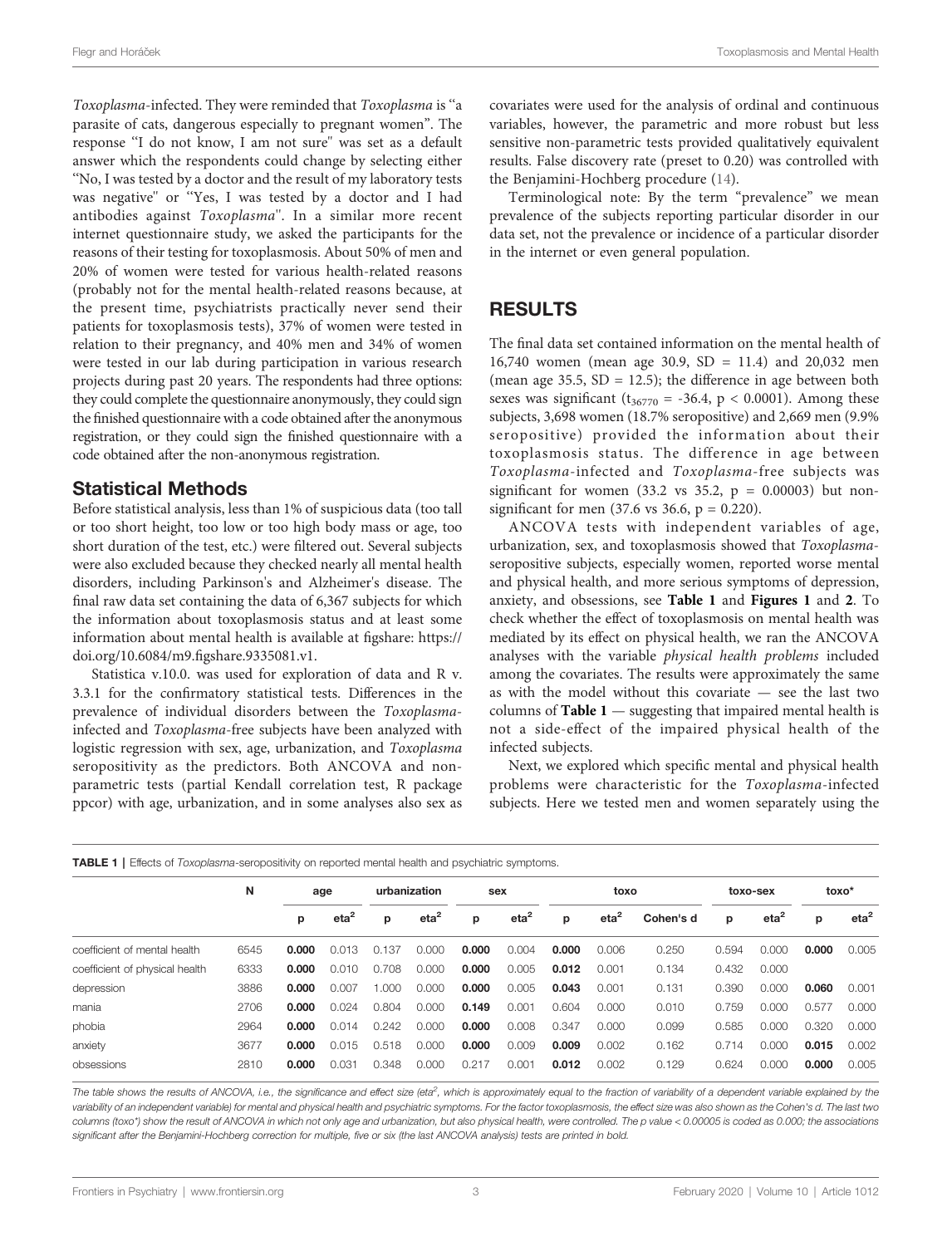<span id="page-3-0"></span>





FIGURE 2 | Effects of Toxoplasma-seropositivity on reported psychiatric symptoms. The symbols and the spreads show mean intensity of five psychiatric symptoms and its 95% confidence intervals, respectively. These parameters were computed by general linear model with age and urbanization as covariates, therefore, the figure shows the differences in the intensity of psychiatric symptoms when these two confounding variables were controlled.

non-parametric partial Kendall correlation test with age and urbanization as confounding variables. The results showed that toxoplasmosis correlated with all sources of physical and mental health related variables, except the number of visits to primary care doctors and the intensity of suffering from mania. All significant associations except the number of visits of a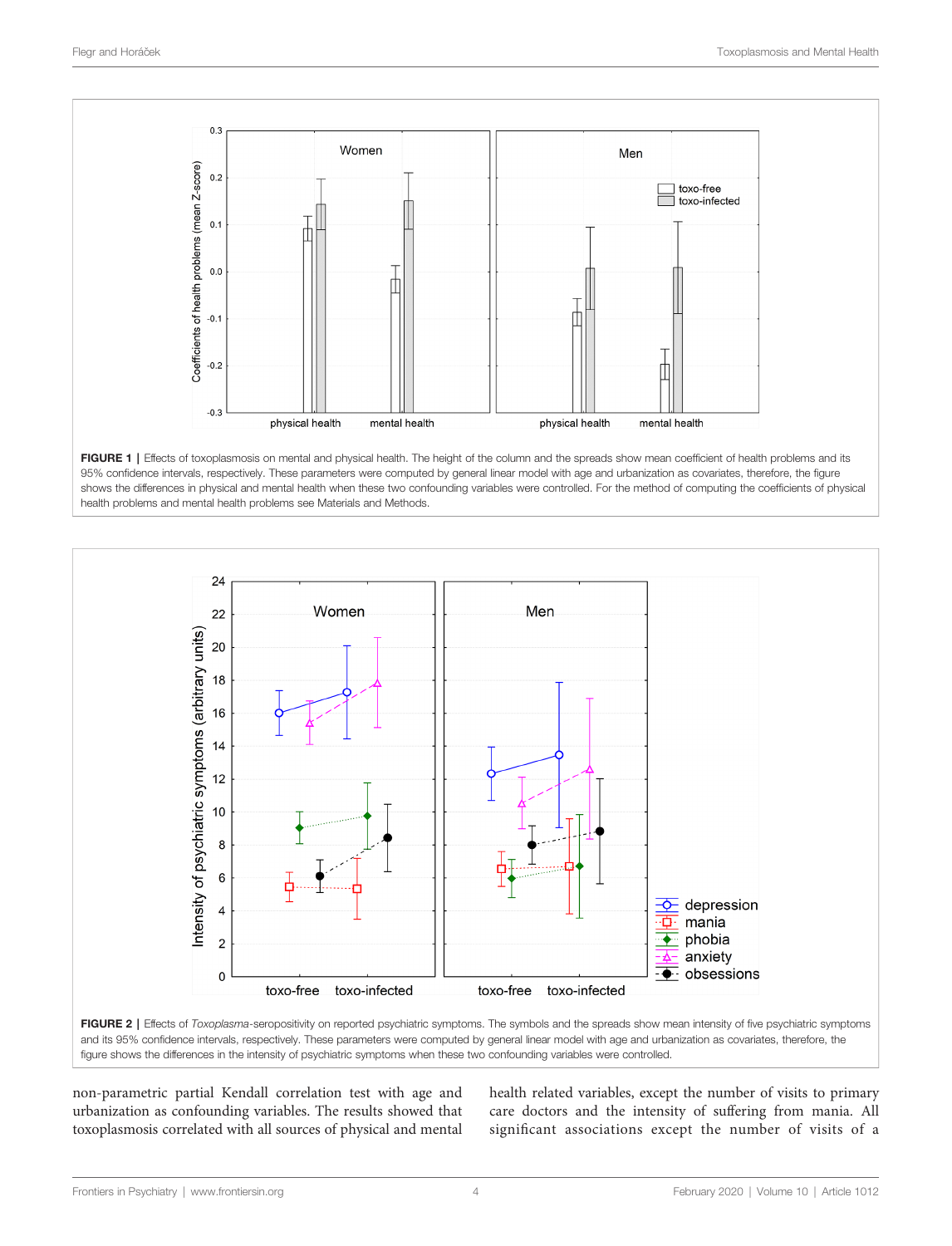practical doctor, indicated the worse mental and physical health of the Toxoplasma-infected subjects (Table 2). To check for the robustness of the results, we separately analyzed a subset of about 800 respondents who were tested for toxoplasmosis in our lab, provided their identification code at the end of the questionnaire, and whose toxoplasmosis status was therefore possible to check rigorously. For this set 2, the associations were non-significant after the correction for multiple tests, however, the strength of the originally significant effects (corresponding partial Kendall Taus) were approximately the same (Table 2).

The participants were asked to indicate which mental health disorder(s) they suffer from using a checklist with 24 disorders. [Table 3](#page-5-0) shows that the Toxoplasma-seropositive subjects reported higher prevalences of several mental health disorders, namely autism (OR = 4.78, C.I.<sub>95</sub> = 1.55-14.52), schizophrenia (OR = 3.33, C.I.<sub>95</sub> = 1.32-7.82), attention deficit hyperactivity disorder  $(OR = 2.50, C.I<sub>.95</sub> = 1.58-3.86)$ , obsessive compulsive disorder  $(OR = 1.58-3.86)$ 1.86, C.I. $_{95}$  = 1.28-2.66), antisocial personality disorder (OR = 1.63,  $C.I_{.95} = 1.06 - 2.44$ ), learning disabilities (OR = 1.59,  $C.I_{.95} =$ 1.08-2.28), and anxiety disorder (OR = 1.48, C.I.<sub>95</sub> = 1.17-1.86).

#### **DISCUSSION**

The main finding of this study is the robust and specific effect of latent toxoplasmosis, or, more precisely, the presence of anamnestic

TABLE 2 | Association of toxoplasmosis with physical- and mental-health related variables.

|                                |          | All      |          | Men      | Women    |          |  |
|--------------------------------|----------|----------|----------|----------|----------|----------|--|
|                                | set 1    | set 2    | set 1    | set2     | set 1    | set 2    |  |
| subjective physical health     | $-0.026$ | $-0.012$ | $-0.034$ | $-0.028$ | $-0.005$ | 0.026    |  |
| subjective mental health       | $-0.073$ | $-0.075$ | $-0.058$ | $-0.033$ | $-0.061$ | $-0.069$ |  |
| drugs prescribed               | 0.034    | 0.034    | $-0.011$ | $-0.003$ | 0.060    | 0.050    |  |
| drugs non-prescribed           | 0.040    | 0.030    | 0.015    | $-0.031$ | 0.041    | 0.053    |  |
| primary care doctor            | $-0.022$ | $-0.008$ | $-0.028$ | 0.001    | $-0.021$ | $-0.022$ |  |
| antibiotics                    | 0.003    | $-0.008$ | $-0.010$ | $-0.018$ | $-0.004$ | $-0.028$ |  |
| medical specialists            | 0.049    | 0.058    | 0.051    | 0.050    | 0.025    | 0.025    |  |
| psychiatric problems           | 0.063    | 0.047    | 0.040    | 0.002    | 0.060    | 0.058    |  |
| diagnosed by                   |          |          |          |          |          |          |  |
| problems undiagnosed by        | 0.043    | 0.009    | 0.057    | $-0.022$ | 0.029    | 0.015    |  |
| doctors                        |          |          |          |          |          |          |  |
| number of psychiatric          | 0.067    | 0.073    | 0.067    | 0.042    | 0.054    | 0.072    |  |
| diseases                       |          |          |          |          |          |          |  |
| depression                     | 0.043    | 0.018    | 0.030    | $-0.015$ | 0.039    | 0.037    |  |
| mania                          | 0.006    | 0.021    | 0.037    | 0.031    | $-0.007$ | 0.028    |  |
| phobia                         | 0.021    | 0.013    | 0.032    | $-0.043$ | 0.002    | 0.002    |  |
| anxiety                        | 0.048    | 0.028    | 0.048    | 0.057    | 0.032    | $-0.002$ |  |
| obsessions                     | 0.021    | $-0.008$ | 0.039    | $-0.013$ | 0.012    | 0.006    |  |
| coefficient of physical health | 0.037    | 0.051    | 0.029    | 0.005    | 0.022    | 0.049    |  |
| coefficient of mental health   | 0.072    | 0.057    | 0.071    | 0.056    | 0.055    | 0.036    |  |

Partial Kendall Taus computed of partial Kendall correlation (age and urbanization controlled) for all subjects who provided the information concerning their toxoplasmosis status (set 1) and for about 800 subjects who signed the questionnaire and whose toxoplasmosis status was checked in our file. The negative Taus correspond to worse health in subjective health problems and to better health in other variables. The associations significant after the Benjamini-Hochberg correction for multiple tests are printed in bold.

titres of anti-Toxoplasma antibodies, on mental health symptoms and disorders. The most characteristic symptom associated with Toxoplasma-seropositivity was increased anxiety and the typical toxoplasmosis associated disorders were autism, schizophrenia, attention deficit hyperactivity disorder, obsessive compulsive disorder, antisocial personality disorder, learning disabilities, and anxiety disorder. We observed also a positive trend for Asperger syndrome.

The association of toxoplasmosis with schizophrenia has been confirmed by many studies, for reviews see ([3](#page-7-0), [4](#page-7-0)) and a similar association has been documented for obsessive compulsive disorder ([15](#page-7-0)–[17](#page-7-0)) and anxiety disorder ([18\)](#page-7-0). The association between toxoplasmosis and autism has been suggested on the basis of three case-control studies and also on various indirect evidence, for review see [\(1,](#page-7-0) [19\)](#page-7-0). The lack of association between toxoplasmosis and major (unipolar) depression and panic disorder is in agreement with most of published data ([4](#page-7-0), [10,](#page-7-0) [18](#page-7-0), [20\)](#page-7-0). As far as we know, the strong association of toxoplasmosis with attention deficit hyperactivity disorder, and the relatively strong association with antisocial personality disorder have not been reported. In contrast, we did not confirm the association of toxoplasmosis with bipolar disorder, which has been reported in about 10 studies, for review and meta-analysis see [\(4\)](#page-7-0).

The influence of T. gondii on the development of psychiatric disorders is most probably mediated both by an immune reaction of the brain to T. gondii and by the biochemical activity of the parasite itself. Interferon-gamma secreted in response to toxoplasmosis maintains this infection in a latent form because it induces astrocytes to synthetize indoleamine-2, 3-dioxygenase (IDO), the enzyme responsible for tryptophan degradation via the kynurenine metabolic pathway [\(21](#page-7-0), [22](#page-7-0)). It results in both a lack of tryptophan, an amino acid essential for T. gondii replication, and increased levels of the final products of kynurenine pathway. Tryptophan is degraded by IDO into kynurenine which is either metabolized to kynurenic acid, an antagonist of the glutamate NMDA (N -methyl- D -aspartate) receptor or hydroxylated into quinolinate, a potent NMDA neurotoxic agent [\(23](#page-7-0)). These metabolites exert both neurotoxic (quinolinate) and pro-psychotic (kynurenic acid) effects and can also influence the neurotransmitter balance ([24](#page-7-0)). However, through the medium of two genes analogical to the human gene for tyrosine hydroxylase, T. gondii also directly enhances dopaminergic activity that is critical for the development of schizophrenia, autism, and other mental disorders ([3](#page-7-0), [4](#page-7-0), [17\)](#page-7-0). Hence, dopaminergic and glutamatergic systems (through both agonism and antagonism of NMDA receptors) are affected by T. gondii and could represent the mediating factors between toxoplasmosis and mental disorders.

Mental disorders with an identified association with toxoplasmosis in our sample correspond with the role of these pathophysiological pathways. The highest association has been identified for autism spectrum disorders, schizophrenia, and attention deficit hyperactivity which are related to both aberrant neurodevelopment and to the glutamatergic system and dopamine dysregulation ([6](#page-7-0), [25](#page-7-0)).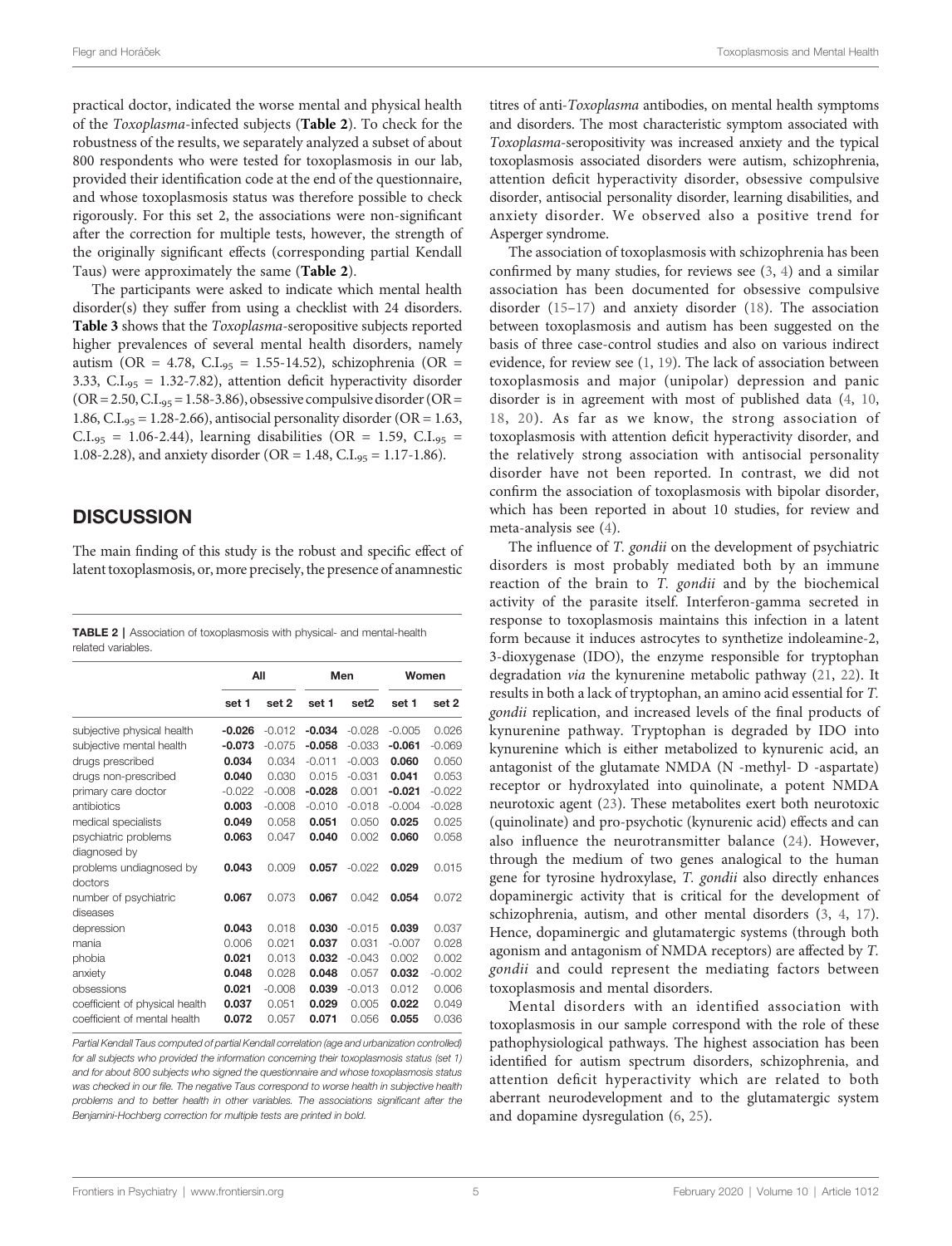<span id="page-5-0"></span>TABLE 3 | Prevalence of common mental health disorders in Toxoplasma-seropositive and Toxoplasma-seronegative subjects and their association with toxoplasmosis measured with logistic regression.

|                                      | Women  |        |        |        |                |        | Men    |        |        |        |          | <b>Odds Ratio</b> |       |      |      |
|--------------------------------------|--------|--------|--------|--------|----------------|--------|--------|--------|--------|--------|----------|-------------------|-------|------|------|
|                                      | $T-D-$ | $T-D+$ | $T-D+$ | $T+D-$ | $T+D+$         | $T+D+$ | $T-D-$ | $T-D+$ | $T-D+$ | $T+D-$ | $T+D+$   | $T+D+$            | Women | Men  | All  |
| Maior depression                     | 1715   | 194    | 10.2%  | 415    | 53             | 11.3%  | 1195   | 82     | 6.4%   | 157    | 11       | 6.5%              | 1.14  | 1.02 | 1.13 |
| Bipolar disorder                     | 1850   | 59     | 3.1%   | 450    | 18             | 3.8%   | 1238   | 39     | 3.1%   | 166    | 2        | 1.2%              | 1.43  | 0.38 | 1.09 |
| Schizophrenia                        | 1903   | 6      | 0.3%   | 464    | $\overline{4}$ | 0.9%   | 1268   | 9      | 0.7%   | 164    | 4        | 2.4%              | 2.82  | 3.70 | 3.34 |
| General anxiety disorder             | 1629   | 280    | 14.7%  | 375    | 93             | 19.9%  | 1164   | 113    | 8.8%   | 147    | 21       | 12.5%             | 1.48  | 1.44 | 1.48 |
| Alcohol use disorder                 | 1871   | 38     | 2.0%   | 454    | 14             | 3.0%   | 1215   | 62     | 4.9%   | 161    |          | 4.2%              | 1.48  | 0.85 | 1.17 |
| Gambling                             | 1905   | 4      | 0.2%   | 466    | 2              | 0.4%   | 1263   | 14     | 1.1%   | 166    | 2        | 1.2%              | 1.88  | 1.01 | 1.28 |
| Drug use disorder                    | 1892   | 17     | 0.9%   | 467    |                | 0.2%   | 1261   | 16     | 1.3%   | 164    | 4        | 2.4%              | 0.25  | 1.91 | 0.85 |
| Posttraumatic stress disorder        | 1808   | 101    | 5.3%   | 444    | 24             | 5.1%   | 1254   | 23     | 1.8%   | 162    | 6        | 3.6%              | 0.97  | 2.04 | 1.12 |
| Obsessive compulsive dis.            | 1841   | 68     | 3.6%   | 442    | 26             | 5.6%   | 1209   | 68     | 5.3%   | 152    | 16       | 9.5%              | 1.80  | 1.94 | 1.86 |
| Panic disorder                       | 1806   | 103    | 5.4%   | 439    | 29             | 6.2%   | 1245   | 32     | 2.5%   | 164    | 4        | 2.4%              | 1.19  | 0.96 | 1.14 |
| Insomnia primary                     | 1830   | 79     | 4.1%   | 442    | 26             | 5.6%   | 1219   | 58     | 4.5%   | 161    |          | 4.2%              | 1.29  | 0.93 | 1.21 |
| Learning disabilities                | 1827   | 82     | 4.3%   | 445    | 23             | 4.9%   | 1219   | 58     | 4.5%   | 152    | 16       | 9.5%              | 1.29  | 2.29 | 1.59 |
| Borderline person, disorder          | 1878   | 31     | 1.6%   | 461    |                | 1.5%   | 1257   | 20     | 1.6%   | 164    | 4        | 2.4%              | 1.03  | 1.55 | 1.18 |
| Antisocial person. disorder          | 1848   | 61     | 3.2%   | 450    | 18             | 3.8%   | 1233   | 44     | 3.4%   | 155    | 13       | 7.7%              | 1.39  | 2.26 | 1.63 |
| Attention deficit hyperactivity dis. | 1870   | 39     | 2.0%   | 451    | 17             | 3.6%   | 1247   | 30     | 2.3%   | 155    | 13       | 7.7%              | 2.00  | 3.50 | 2.50 |
| Phobias                              | 1551   | 358    | 18.8%  | 386    | 82             | 17.5%  | 1154   | 123    | 9.6%   | 157    | 11       | 6.5%              | 0.97  | 0.64 | 0.91 |
| Bulimia, anorexia                    | 1848   | 61     | 3.2%   | 455    | 13             | 2.8%   | 1274   | 3      | 0.2%   | 168    | $\Omega$ | 0.0%              | 0.99  | 0.00 | 0.94 |
| Burn-out syndrome                    | 1736   | 173    | 9.1%   | 423    | 45             | 9.6%   | 1113   | 164    | 12.8%  | 140    | 28       | 16.7%             | 1.03  | 1.34 | 1.14 |
| Sexual disorder                      | 1869   | 40     | 2.1%   | 461    |                | 1.5%   | 1228   | 49     | 3.8%   | 160    | 8        | 4.8%              | 0.70  | 1.28 | 0.91 |
| Asperger syndrome                    | 1892   | 17     | 0.9%   | 461    |                | 1.5%   | 1263   | 14     | 1.1%   | 164    | 4        | 2.4%              | 1.63  | 2.16 | 1.87 |
| Autism                               | 1906   | 3      | 0.2%   | 467    |                | 0.2%   | 1272   | 5      | 0.4%   | 163    | 5        | 3.0%              | 1.23  | 7.83 | 4.78 |
| Other mental disorder                | 1824   | 85     | 4.5%   | 442    | 26             | 5.6%   | 1242   | 35     | 2.7%   | 163    | 5        | 3.0%              | 1.26  | 1.08 | 1.24 |

The first twelve columns show the prevalence of disorders in particular subpopulations (T-D- Toxoplasma-free, disorder-free, T-D+ Toxoplasma free, disorder positive, T+D-Toxoplasmainfected, disorder-free, T+D+Toxoplasma-infected, disorder positive) and the last two columns show Odds Ratio and significance (p-level) computed using logistic regression with toxoplasmosis, sex, and age as independent variables. The number of subjects reporting the results of a serological test for toxoplasmosis and providing the information about their mental health disorders was 3,800. The associations significant after the correction for multiple tests are printed in bold.

The dopaminergic upregulation mediated by tyrosine hydroxylase activity of T. gondii may increase the risk of other disorders of lower ORs like obsessive compulsive disorder ([26\)](#page-7-0), antisocial personality disorder ([27](#page-7-0)), and anxiety disorder ([28\)](#page-7-0). We also speculate that increased dopaminergic signaling could prevent the increased risk of disorders characterized by a blunted mesolimbic reward mechanism as documented in depression on other mood disorders [\(29](#page-7-0), [30](#page-7-0)).

#### STRENGTH AND LIMITS OF THE PRESENT STUDY

Our study probably involves the largest ever population of Toxoplasma-tested participants — the usual population size in similar studies is at least one order of magnitude smaller. Our study was exploratory and hypothesis-free in the sense that all main mental health disorders have been analyzed and all results, both positive and negative, have been reported. This approach remediates the well-known problems of the drawer and the cherry picking artifacts — the problems of reporting only positive or "interesting" results of studies.

The most serious limitation of the present study is that the participants (about 0.5% of the inhabitants of Czechia) have been self-selected and therefore they probably do not represent a typical Czech population. The study primarily concerned sexual behavior and sexual preferences and was addressed and promoted as "Human sexuality questionnaire". Therefore, mainly the subjects who were interested in sexuality-related topics took part in it and finished the whole 110-min questionnaire. The term "evolutionary psychological and parasitological hypotheses" (not Toxoplasma or toxoplasmosis) was mentioned only in the information on the first page of the questionnaire and therefore probably played only a marginal role, if any, in the process of auto-selection of the participants of the study. Moreover, the Toxoplasma-infected and Toxoplasmafree participants had no reason to answer the health-related questions differently (except if they really differed in health). Also, there is no reason to suppose that the association between Toxoplasma infection and mental health would differ between the subjects who voluntarily participate in a sex-related study and the general population. In fact, the prevalences of mental health disorders in our internet sample are comparable with those published earlier for Europe ([31](#page-7-0)). For example, the prevalence of alcohol use disorder in Europe was 3.4% (3.2% in our set), schizophrenia 1.2%, (0.6% in our set), unipolar depression 6.9% (8.9% in our set), bipolar disorder 0.9% (3.1% in our set, which better corresponds to other published data), panic disorder 1.8% (4.4% in our set), anxiety disorder 1.7%– 3.4% (13.3% in our set — which, again, better corresponds to other data), OCD 0.7% (4.7% in our set, which better corresponds to other published data), posttraumatic stress disorder 1.1%–2.9% (4.0% in our set), anorexia bulimia 1.5% (2.0% in our set), phobias 10.7% (15.0% in our set). Drug use disorder 0.4%–2.2% (1.0% in our set), borderline personality disorder 0.7% (1.6% in our set), antisocial personality disorder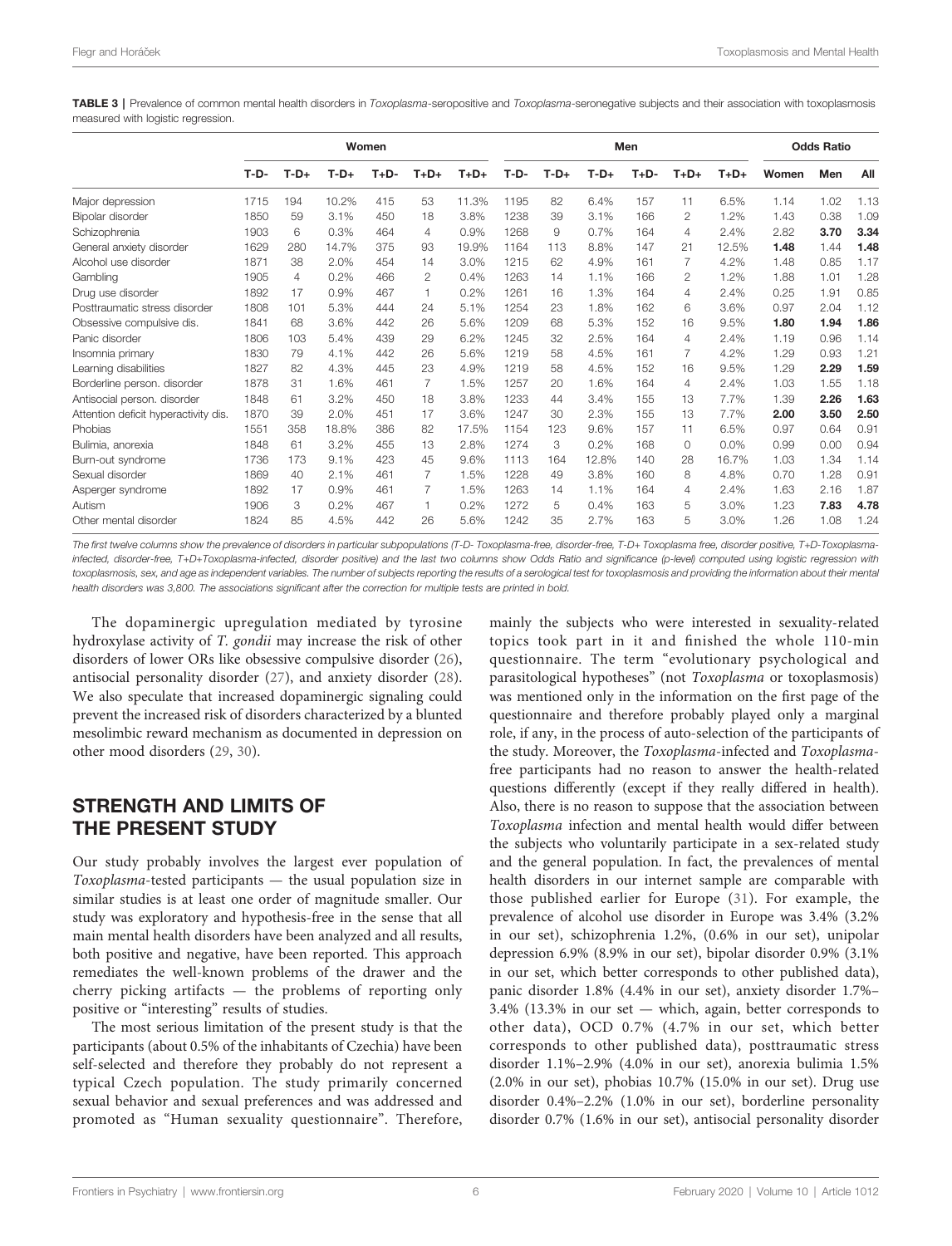0.6% (3.6% in our set), insomnia 7% (4.5% in our set), attention deficit hyperactivity disorder 3.3% (2.6% in our set).

Another serious limitation of the present study was that the subjects self-reported their mental health status, including the presence of particular mental health disorders, as well as their infection status itself. This is a trade-off for being able to study the interaction between acquired infections and mental health problems on a large enough scale. Our previous analyses of a sample of 3,827 subjects who had been tested in our laboratory for T. gondii seropositivity and later registered as our internet volunteers showed that the information concerning toxoplasmosis is mostly (99.5%) correct [\(32](#page-7-0)). Still, it is highly probable that a certain fraction of raters misreport their psychiatric diagnoses and especially their self-diagnoses. The results of Monte Carlo modeling, however, showed that stochastic errors caused by misdiagnosing and misreporting health status can result only in false negative results of a study, i.e., the failure to detect existing associations, not false positive results of a study, i.e., detecting non-existing associations ([17\)](#page-7-0). Moreover, the current study showed a similar pattern of associations for the main population (set 1) and for the smaller subset (set 2) of subjects with reliable information about their Toxoplasma status.

We did not control for the effect of the Rh phenotype in the present study. It has been shown recently, however, that Rh negative women express increased, while Rh-positive women express decreased depression, obsession, and several other facets of neuroticism measured with the N-70 inventory [\(33\)](#page-7-0). Similarly, the ecological study performed on the set of 65 countries ([34\)](#page-7-0) and the cross-sectional study performed on the population of 3,130 people ([35\)](#page-7-0) demonstrated worse physical health in Rh negative subjects than in Rh-positive subjects. Our data suggests that the effects of toxoplasmosis on physical and mental health are indeed stronger in the Rh negative than in the Rh positive respondents. However, nearly all effects present in the Rh negative subset, except the strong positive association of toxoplasmosis with major depression that was present only in the Rh negative subjects  $(OR = 2.3 \text{ vs } OR = 1.02)$ , were present also in the subset of Rhpositive respondents. It must be stressed, however, that the Rh negative subset contained the health-related data for less than 700 Toxoplasma-tested respondents. For reliable analysis we must therefore wait until more data is available.

Given the cross-sectional design of this study, we cannot address the problem of causality. It is not probable that mental health disorders, and especially OCD, could increase the risk of acquiring the Toxoplasma infection. However, it is possible that some unknown third factor, such as immunodeficiency, could increase both the risk of mental health disorders and Toxoplasma infections. In the light of already published data and our knowledge of the biology of the studied neuropathogen, however, the most parsimonious interpretation of the observed association is the positive effect of the infections on the rate of specific mental health disorders.

The effect sizes of most of the observed associations between toxoplasmosis and quantitative health-related variables (partial Kendall Taus) might seem relatively low. This is, however, a rather universal problem of studies performed in highly genetically polymorphic populations of animals and humans living under natural heterogeneous conditions. Even the factors that have very serious impacts on public health can usually explain only a relatively small part of the variation of the quantitative traits under study. The comparison with other studies showed that the effect sizes of the observed associations (partial Kendall Taus) were similar to those of cigarettes smoking, alcohol and drugs consumption, and high BMI [\(36\)](#page-7-0). The situation was different with binary variables presence/ absence of particular mental health disorders. Here the observed size of the effects, measured as OR, was very high, for example, 4.78 for autism, and 3.33 for schizophrenia.

#### CONCLUDING REMARKS

Our results obtained in the cross-sectional study performed on a cohort of more than 6,300 subjects tested for toxoplasmosis suggests that the pathogen has strong effects on the rate of several common mental health disorders, including psychoses. The results of analyses of covariance also suggest that the impaired mental health is not a side effect of impaired health in the infected people, as the effects remained intact even when the physical health of respondents were statistically controlled. The results of current study suggest that despite seemingly asymptomatic course of latent toxoplasmosis, Toxoplasma could play a privileged role in the etiology of mental disorders.

## DATA AVAILABILITY STATEMENT

The datasets generated for this study are available on request to the corresponding author and are also available at figshare: [https://doi.org/10.6084/m9.](https://doi.org/10.6084/m9.figshare.9335081.v1)figshare.9335081.v1.

## ETHICS STATEMENT

The studies involving human participants were reviewed and approved by the Ethical Committee of the Faculty of Science, Charles University. Written informed consent for participation was not required for this study in accordance with the national legislation and the institutional requirements.

# AUTHOR CONTRIBUTIONS

JF designed the study and analyzed the data. Both JF and JH collected the data and wrote the manuscript.

# ACKNOWLEDGMENTS

We would like to thank Lincoln Cline for her help with the final version of the paper. The work was supported by the Czech Science Foundation [Grant No. 18-13692S] and grant AZV no. NV18-04-00260 of MH CR. This manuscript has been released as a Pre-Print at BioRxiv ([37\)](#page-7-0).